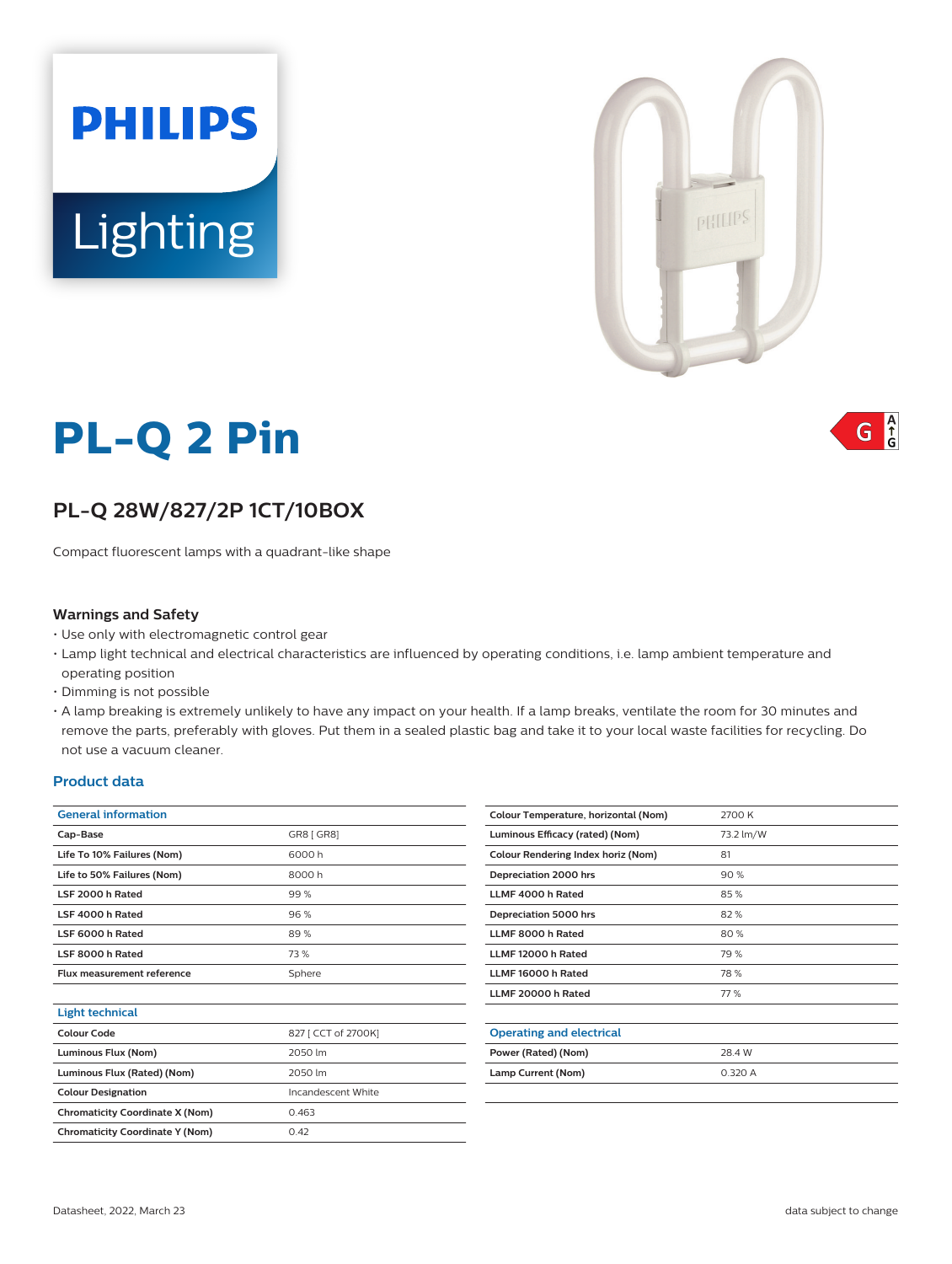## **PL-Q 2 Pin**

| <b>Temperature</b>              |                |
|---------------------------------|----------------|
| Design Temperature (Nom)        | $25^{\circ}$ C |
|                                 |                |
| <b>Controls and dimming</b>     |                |
| Dimmable                        | <b>No</b>      |
|                                 |                |
| <b>Mechanical and housing</b>   |                |
| <b>Cap-Base Information</b>     | 2P             |
|                                 |                |
| <b>Approval and application</b> |                |
| <b>Energy Efficiency Class</b>  | G              |
| Mercury (Hg) Content (Max)      | 3 mg           |
| Mercury (Hg) Content (Nom)      | 4.0 mg         |
| Energy Consumption kWh/1000 h   | 29 kWh         |

| <b>EPREL Registration Number</b>     | 423609                    |  |  |  |
|--------------------------------------|---------------------------|--|--|--|
|                                      |                           |  |  |  |
| <b>Product data</b>                  |                           |  |  |  |
| Full product code                    | 871150027454025           |  |  |  |
| Order product name                   | PL-Q 28W/827/2P 1CT/10BOX |  |  |  |
| <b>EAN/UPC - Product</b>             | 8711500274540             |  |  |  |
| Order code                           | 27454025                  |  |  |  |
| <b>Numerator - Quantity Per Pack</b> |                           |  |  |  |
| Numerator - Packs per outer box      | 10 <sup>2</sup>           |  |  |  |
| Material Nr. (12NC)                  | 927939282740              |  |  |  |
| Net Weight (Piece)                   | 127.000 g                 |  |  |  |
| <b>ILCOS Code</b>                    | FSS-28/27/1B-I-GR8        |  |  |  |

#### **Dimensional drawing**

| Product    |  | $U$ (max) $D$ (max) $D1$ (max) $C$ (max) $C1$ (max) $F$ (max) $E$ (max) |  |       |        |
|------------|--|-------------------------------------------------------------------------|--|-------|--------|
| PL-O 28W/  |  | 46.5 mm 18.9 mm 33.0 mm 203 mm 76 mm                                    |  | 41 mm | 200 mm |
| 827/2P1CT/ |  |                                                                         |  |       |        |
| 10BOX      |  |                                                                         |  |       |        |

#### **PL-Q 28W/827/2P 1CT/10BOX**

#### **Photometric data**



#### **Lightcolour /827**



**Lightcolour /827**